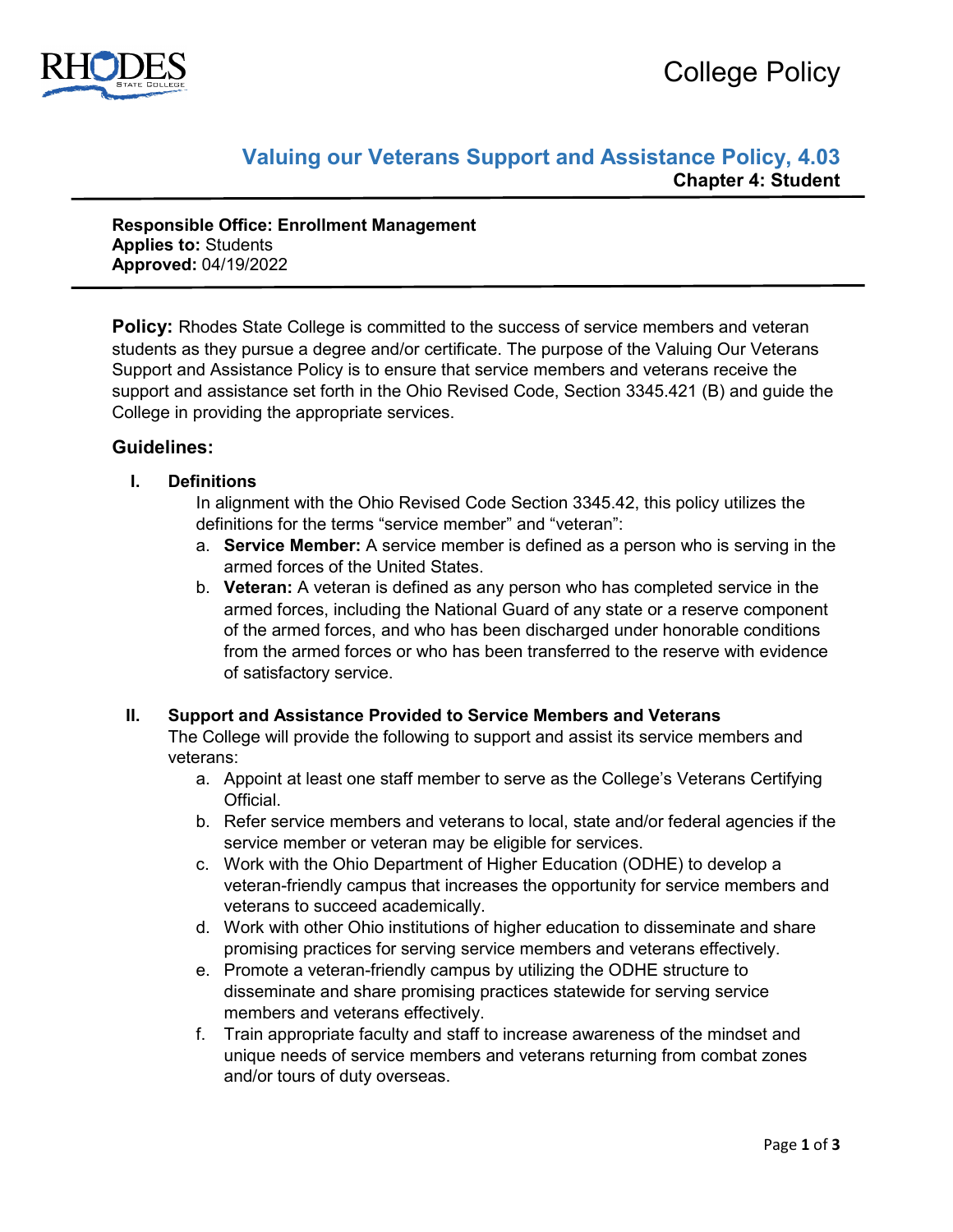

- g. Provide access to a College counselor, with a Masters in Social Work (MSW) and/or Licensed Independent Social Worker (LISW).
- h. Offer priority for course registration.
- i. Offer free tutoring.
- j. Provide Accommodative Services for qualified service members and veterans.
- k. Encourage service members and veterans to join and participate in: a Student Veterans Organization on campus; "safe zones" for service members and veterans through a student service member/veteran club, organization, or association; and campus-wide awareness training.
- l. Provide a student orientation session specifically for service members and veterans.
- m. Recognize the service of service members and veterans at various College events, including a Service Member/Veterans Appreciation Day and graduation.
- n. Maintain institutional policies and procedures that prevent barriers to service member and veteran success, including, but not limited to, offering priority for course registration and free tutoring.
- o. Empower those working directly with service members and veterans to provide services designed to promote educational achievement.
- p. Provide training, in partnership with Department of Veterans Affairs, in the proper certification methods for certifying officials on each campus.
- q. Maintain an appeals procedure for students, as outlined in the Student Complaint and Grievance Policy, who are veterans or service members for resolving disputes regarding the awarding of college credit for military experience.
- r. Communicate with eligible persons about educational and training benefits to encourage the use of GI Bill benefits, as well as services and assistance offered by the institution.
- s. Work with the legislature, workforce and higher education community to identify and develop statewide policies to ensure seamless transition to higher education for all students.
- t. Educate the College community of the benefits of the Post 9/11 GI Bill; and
- u. Connect returning service members and veterans with services offered by the Department of Veterans Affairs through the College's veterans' student services.

## **III. Workforce Training and Education**

The College will provide access for service members and veterans in postsecondary education and training and assist with the transition to civilian work. Online Tool

- a. An online tool will be provided for exploring careers, searching programs in Ohio and providing consumer reporting information on earnings and employment outcomes for each program. The website will include information targeted to service members and veterans regarding shortening the time to receive a credential or degree through:
	- i. Expanding credit for prior learning;
	- ii. Articulation and transfer agreements;
	- iii. Bridge programs, including the Manufacturing Pathways, provided through the West Central Ohio Manufacturing Consortium;
	- iv. Applied Baccalaureate degrees; and